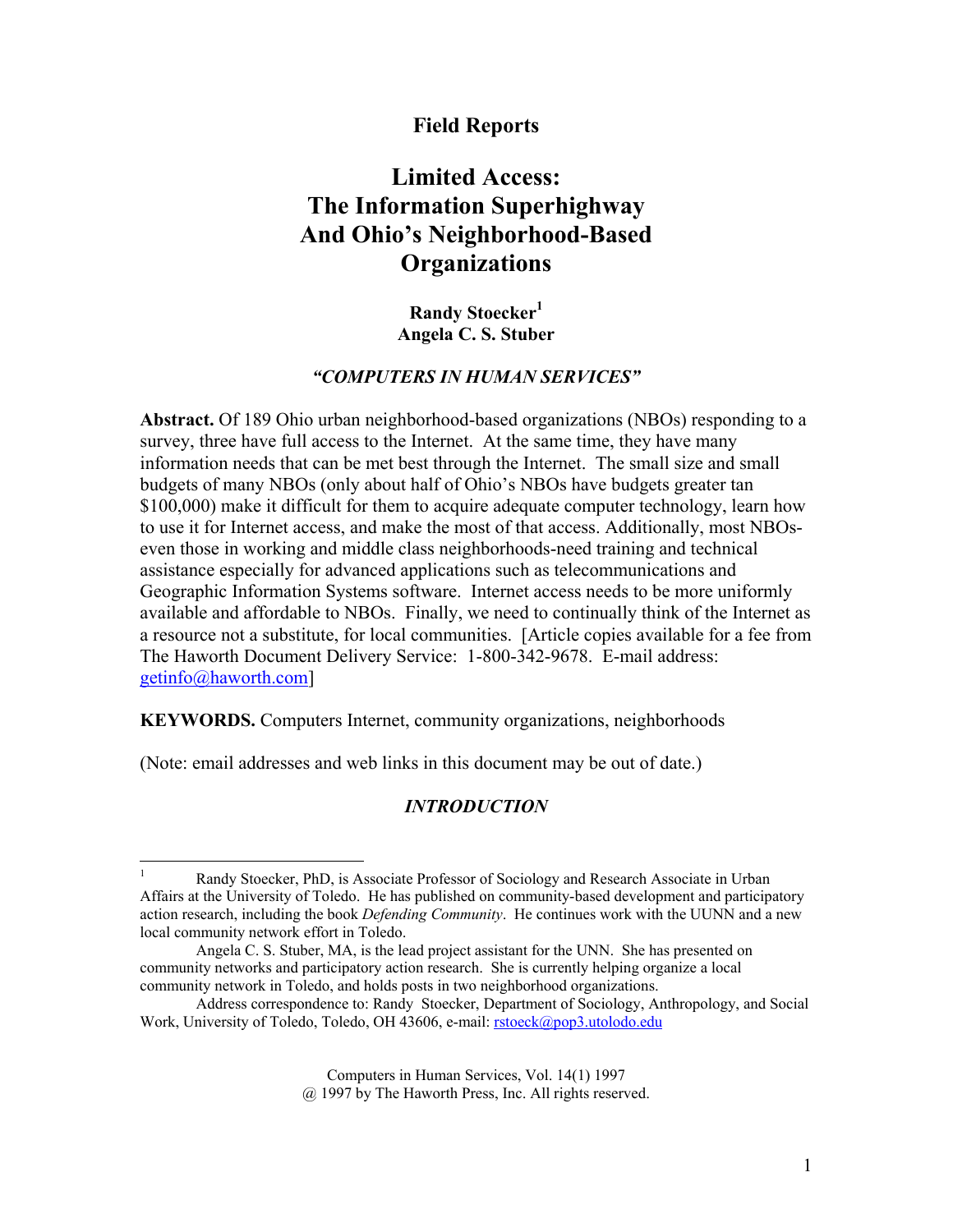In highway planning, a "Limited-Access Highway" is a restricted space. It divides the landscape and separates those who can use the road from those who cannot. Bicycles, pedestrians, and slow moving vehicles are not allowed. Further, Limited-Access Highways are sometimes "toll roads." Not only must potential users have access to appropriate vehicles, they must also sometimes be able to pay the access fee.

 The "information superhighway" –is, so far, a limited-access toll road. The physical requirements for getting on the highway-a fast computer with plenty of harddisk space and a super-fast modem to send and receive data-are expensive. And while there are some "freenets" available in some cities, often the toll for full access to the Internet, usually through a commercial service provider, can be hefty.

 Even more so than for real highways, there is inequality of access to the information superhighway (U.S. Department of Commerce, 1995; Working Group Against Information Redlining, n.d. Anderson et al., 1995, Buck, 1996) People of color, people living in poverty, and their organizations lack the resources to access the Internet. This matters, as the Internet is less and less an "option" for anyone needing financial, policy, and other information resources. Increasingly, the Internet is the *only place* where some information can be found. Additionally, government program information is already much easier to obtain from the Internet (taking minutes of "Web surfing" instead of hours of transferred phone calls and then weeks of waiting for the mail to arrive). Census data, foundation data, community development program information, and a wealth of other information are all readily accessible from the Internet. For individuals, even fobs are posted on local Internet systems such and Neighborhood Link (http://.little.nhlink.net). Those who lack access to the Internet, ten, will lose out in an increasingly competitive environment. They will also lack the contact with others, available through list-services, E-mail, and other forms of Internet communication that can help them overcome the destructive impacts of that competition.

 This reality is especially important for neighborhood-based organizations (NBOs). While many NBOs have 501 © IRS tax-exempt statuses, many other do not. Generally, NBOs are governed or directed by a board of directors drawn from their neighborhood. They focus on problems that manifest themselves in their neighborhoodabandoned housing, poor street maintenance, crime, health, education, environmental threats, and many other issues. Because so many NBOs are small, geographically isolated, and woefully under funded, their members often don't have efficient access to the information needed to understand all aspects of their neighborhood problems and the paths toward solutions. Their neighborhood member, usually working full-time jobs outside of their NBO involvement, don't have time to be put on hold six times in the city bureaucracy to solve a problem. They don't have time to go to the downtown library and research grant possibilities. And they don't have travel funds to learn how NBOs in other places are solving similar problems. Even in working and middle class neighborhoods, time and information constraints hinder NBO's problem solving abilities.

 The Urban University and Neighborhood Network (UUNN) is dedicated to bringing together Ohio's urban universities and NBOs in a collaborative relationship that recognizes the unique skills and expertise of each participant. We have been studying NBO access to the Internet over the past year. The purpose of this paper is to show the "NBO gap" in Internet access, the benefits that could accrue from such access, and steps to help N BOS get on-lime and increase their capacity to solve neighborhood problems.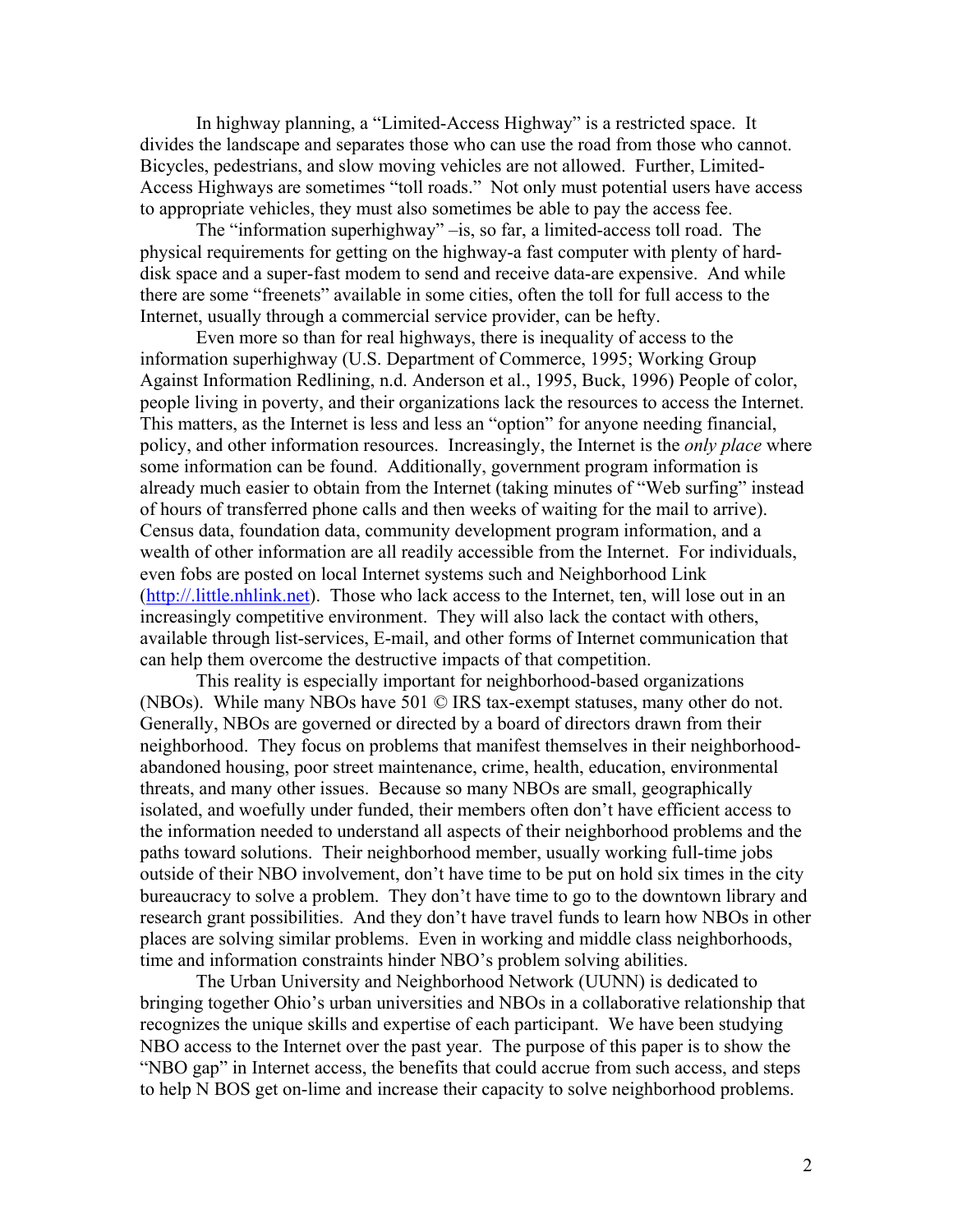#### *BACKGROUND AND METHOD OF THE STUDY*

 This study was part of our larger project linking NBOs across the state of Ohio to increase their resource base and policy influence. We conducted the research following a participatory" or "collaborative" research method where university researchers and community organizations jointly develop research that furthers the goals of communitybased organizations (see Stoecker and Bonacich, 1992,1993). In each of the seven cities of the UUNN (Akron, Cincinnati, Cleveland, Columbus, Dayton, Toledo, and Youngstown), we recruited NBO participants to core groups, expanding on the model developed by the Policy Research Action Group (PRAG) in Chicago (http://www.luc.edu/depts/curl/prag/) which conducted collaborative research using consisting of the university-based researcher, a research assistant, 4-5 NBO representatives and in some cases others. The core groups guided the entire project. Core groups met early on to determine the questions of this research and the population to be surveyed, working from existing directories and their own knowledge of NBO networks. Cincinnati included a network of neighborhood-based environmental groups in their definition. Youngstown emphasized public housing tenants organizations. Columbus involved a network of settlement houses. Toledo, Cleveland, and Cincinnati have strong community development corporations. The core groups reviewed multiple redrafts of the survey instrument. After researchers gathered the results, the core reviewed and commented on a draft of the research report. The core groups also helped outline the conference where research results were presented. At the conference, attended by about 60 people-the vast majority NBOs, the UUNN developed a mission statement, evaluated the past year's work, developed and action plan based on the research results and planned the next year's project (Stoecher, 1996).

 The researchers administered the survey by mail in February 1996 to the population of NBOs identified by the core groups in each city-30 in Akron, 162 in Cincinnati, 160 in Cleveland, 70 in Columbus, 68 in Dayton, 104 in Toledo, and 19 in Youngstown. Each four-page survey was sent with a cover letter and consent form. The consent form asked the neighborhood organization for permission to use a portion of the information in a database accessible via the UUNN's web site (http://131.183.70.50/docs/uunn/uunn.htm). In most cases the executive director or organization president completed the survey, though in some cases other staff members completed the section asking for technical information on the organization's computer. After one mail follow-up and targeted phone follows, the returns ranged from approximately 20 percent to 33 percent across the cities. In total, 189 surveys were returned. Much of the lack of return can be accounted for by the fact that many very small organizations were included in the survey population. If we look only at those organization believed to have 501©(3) tax-exempt status, the return rate probably ranges between 50 percent and90 percent across the cities (since surveys identified each organization, we could quickly tell that larger NBOs returned proportionally more surveys) The smaller and less stable the organization, the less likely they were to return the survey. Our continuing work in each city also gives us confidence that we missed few, if any, NBOs with Internet access.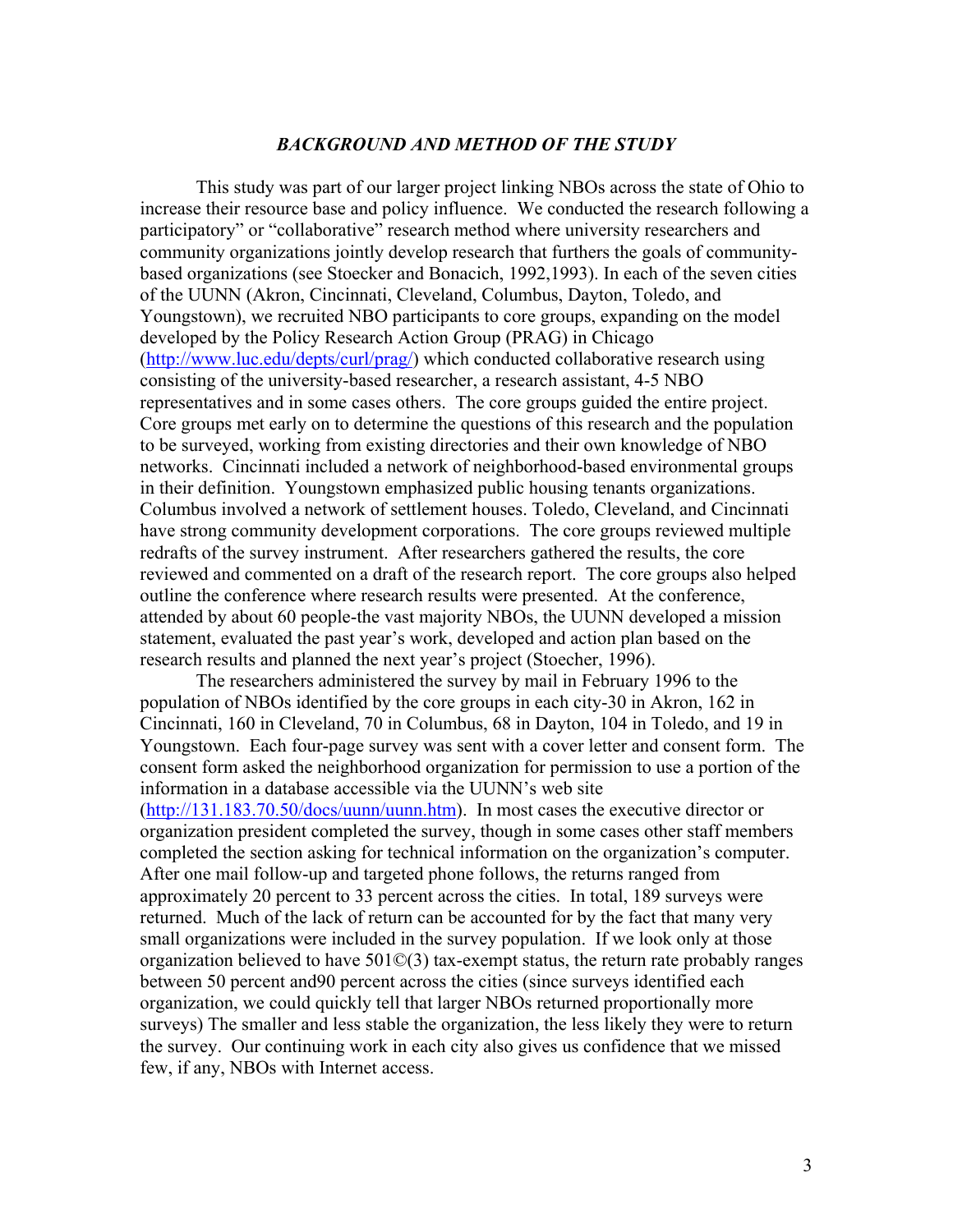The results of our analysis are presented in the following sections. On some questions not all 189 NBOs gave complete information on a question, so totals may be less than 189.

## *OHIO'S NBOs-THEIR CAPACITY, THEIR ISSUES*

 Who are Ohio's urban NBOs? The 189 organizations in our study reflect the trends and range of organizations working on neighborhood issues. About half of the NBOs have annual operating budgets of \$100,000 or less. Staffing levels of these organizations are correspondingly low. Only half of the NBOs have more than two staff members. With probably the most extensive network of NBOs of any city in the state, Cleveland's are better staffed and better funded than in other cities. There is also a *numerically,* but not proportionately, stronger core of organizations in Cleveland using computers and accessing the Internet. However, Cleveland's NBOs do not concentrate on any issue proportionally more than NBOs in the other cities, They do not show proportionally more computer usage or Internet access, and the y do not show different levels of need.

 What issues do Ohio's NBOs focus on? The core groups came up with a master list of issues that NBOs confront, and we asked all the respondents to check how important those issues were to their organization. Most NBOs concentrate on community organizing, community safety, economic development, and housing. But NBOs rate the other issue areas-environment, health, social services, and workforce development-as at least somewhat important.

#### *NBOs INFORMATION NEEDS*

 If we are going to do research on NBO Internet access, we need to be convinced that Internet access will benefit NBOs. NBO staff and volunteers are already terribly overworked. Time and again we have heard from the NBOs that they have tried the Internet, and they couldn't find what they wanted quickly, so they have it up. We have also heard their frustrations at trying to find grant money, trying to meet application deadlines they found out about too late, and trying to plan extremely complex projects with little to no technical assistance. In justifying this research, one of our most important concerns was whether NBOs already had adequate access to needed information and whether the Internet could provide more efficient access to more information.

 One-core groups determined that six information areas are most important to NBOs (see Figure 1). NBOs most want information on their service areas and on finding opportunities. Information on relevant laws, pending legislation, and technical assistance are also important. Interestingly, obtaining information on what other organizations are doing received the fewest "very important" votes, but the most "somewhat important" choices. This may only be a matter of priorities, as leaving what other organizations are doing will not be very helpful if you don't know your own backyard, and don't have any funds or technical assistance to begin with.

 Most important for this research are NBO evaluations of how easy those kinds of information are to obtain. As figure 2 shows, none of it is easy to get. But legal,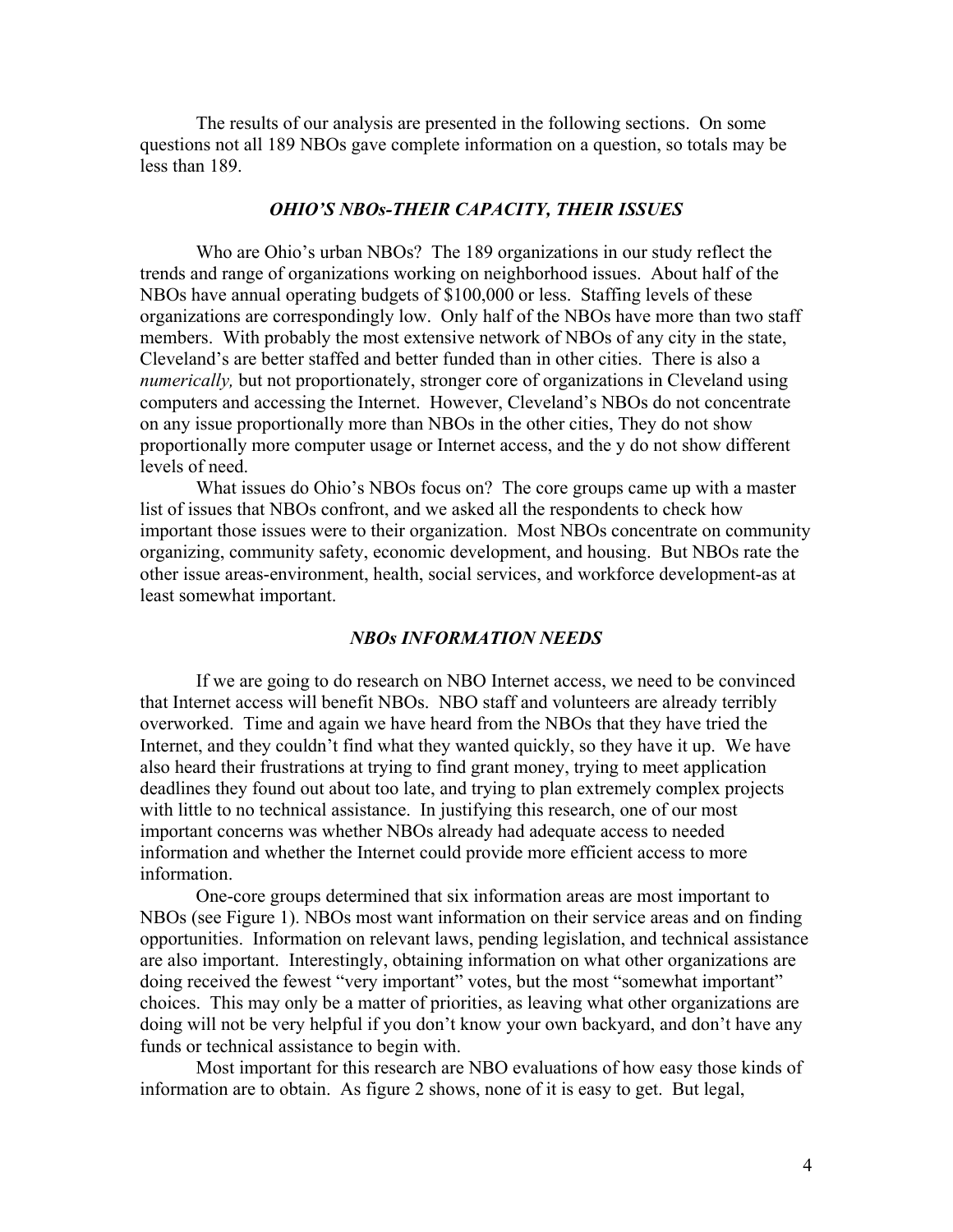legislative, funding, and technical assistance information stand cut as the most difficult to obtain. Of these categories at least three- pending legislation, funding, and technical assistance-can be obtained from the Internet perhaps more effectively than from any other source, as we will explore.

## *THE BASICS-NBO COMPUTER HARDWARE AND SOFTWARE*

What is the existing computer capacity of NBOs and what do they use it for? Computers are more than just the Internet, especially for NBOs, who must manage constantly changing membership lists, track complex financial dealings, produce newsletters, and prepare intensely detailed grant applications. Many have far more to do than their computer capacity allows. NBO staff often share computer, leaving one person waiting while another finishers their work.

 How are NBOs using their computers? Figure 3 shows that word processing is the is the most commonly used software on NBO computers, but database and spreadsheet programs are also used regularly. Desktop publishing, a must for NBOs who depend on flyers and newsletters for getting the word out, is also popular. The two kinds of software most conspicuous by their absence are telecommunications and Geographic Information Systems (GIS) software. One reason that NBOs may neither have nor use this software is because of inadequate computer hardware. GIS software, operator skill and large computer capacity. Telecommunications software,

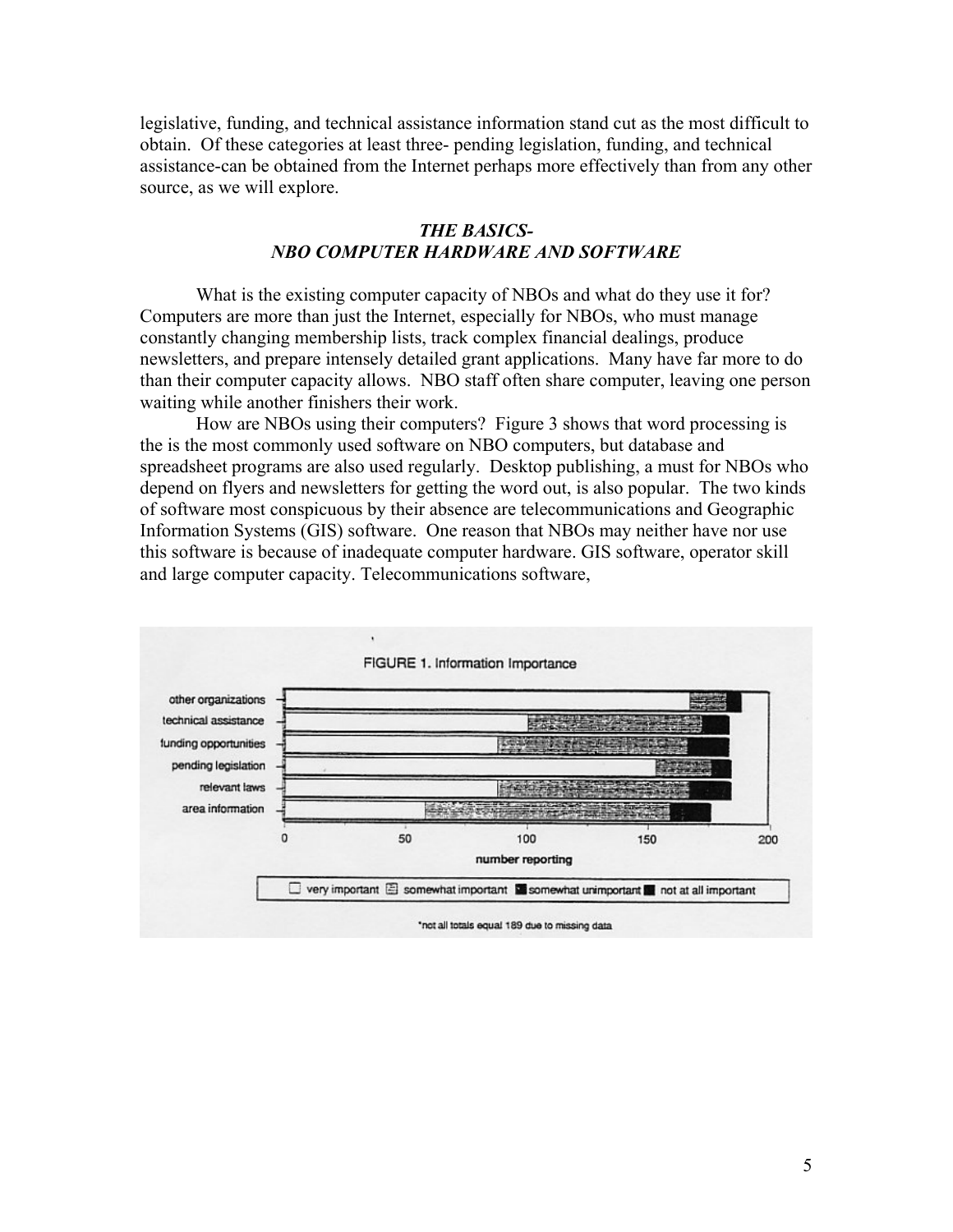



If it is going to effectively access the Internet, also requires up to date computer hardware with fast modems.

 Can NBOs get on the Internet now? The technology many now have to "surf the 'net" is comparable to surfing a wave with a sheet of plywood-it might work but it's not pretty. We asked NBOs a variety of technical questions about their computer hardware, and our results in this section should be interpreted cautiously because of the number of surveys that checked "don't know" for some items. But that is telling in itself, since part of the difficulty in getting Internet access is knowing how, which involves education and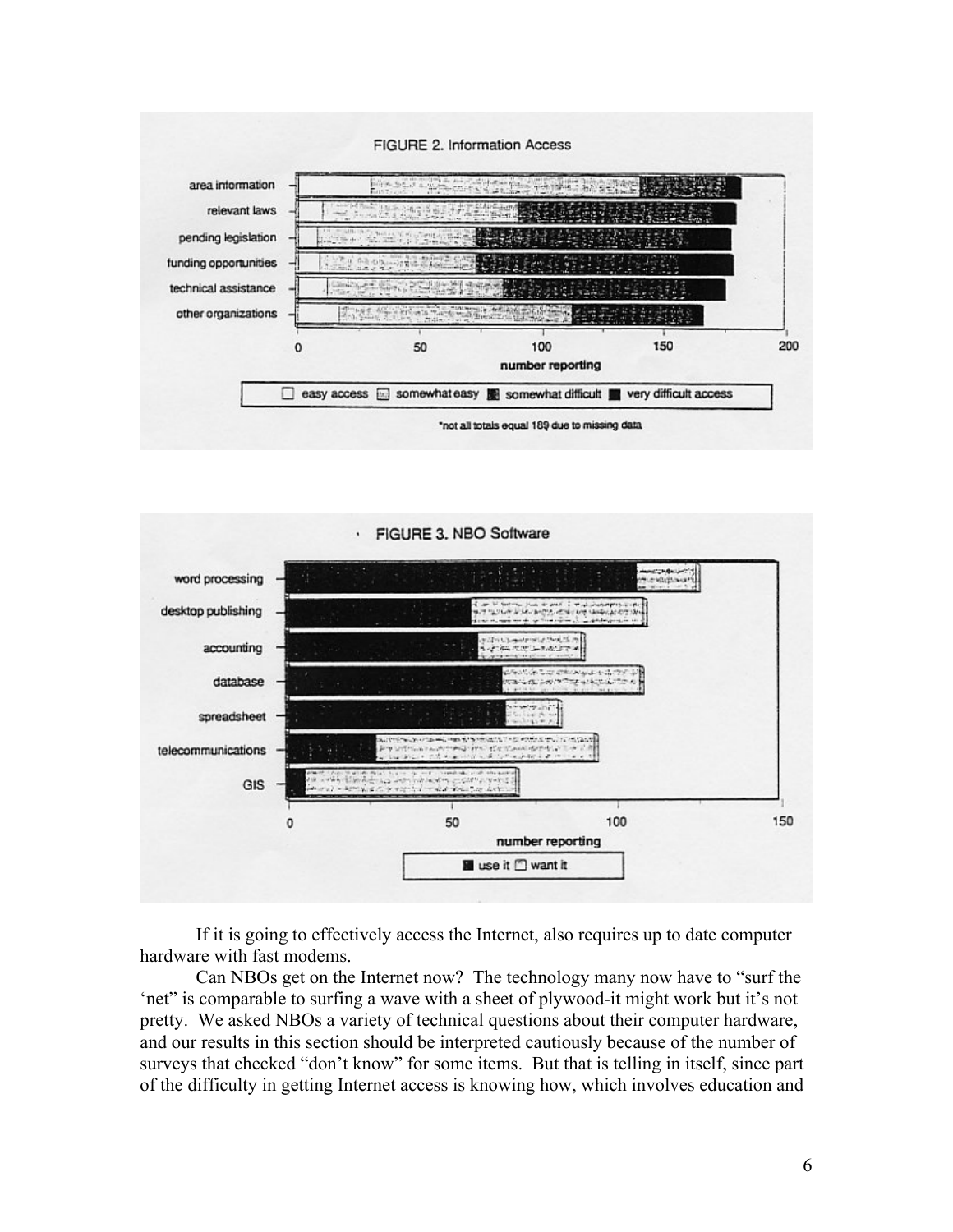training. Nonetheless, a significant barrier, which we will explore in this section, is the technology itself

We asked NBOs to give us information on their "most advanced" computer. Our workable minimum hardware standard for full Internet access was based on the following: For IBM compatible computers, which were the vast majority, a Windows 3.1 or Windows 95 operating system, 8MB Random Access Memory, minimum 400MB hard drive space, and a operating system is a 7.0 and the minimum hard drive size is 250MB, with the other characteristics the same as for IBM compatibles..

Because the World Wide Web is becoming so graphics-intensive, and because of the need to transfer large amounts of information between organizations, anything less than the standards we have listed will provide little more than frustration. And these are only workable minimums. The recommended minimum is a 486-66Mhz processor, 16MB Random Access Memory, and 850 MB hard drive. Table 1 shows what we found. But here are some cautions. Ten respondents listed "don't know" for adequate to the task of accessing the Internet, that they have at least 14,400 bps modems. Of the NBOs that don't have computers, many use the computers of others-their members' private computers, or those of other their own offices. Twenty-seven NBOs also indicate they have an Internet service provider, but they lack important hardware and software to make Internet accounts are held by individuals rather than by the NBOs, since only 13 NBOs indicate budgeting for Internet accounts. Of the remaining Internet accounts held by NBOs, many are probably limited to only sending and receiving brief e-mail messages. Fifty NBOs say they have telecommunications software, though only 25 say they actually use the software, and it is probably only useful for brief e-mail communication. Even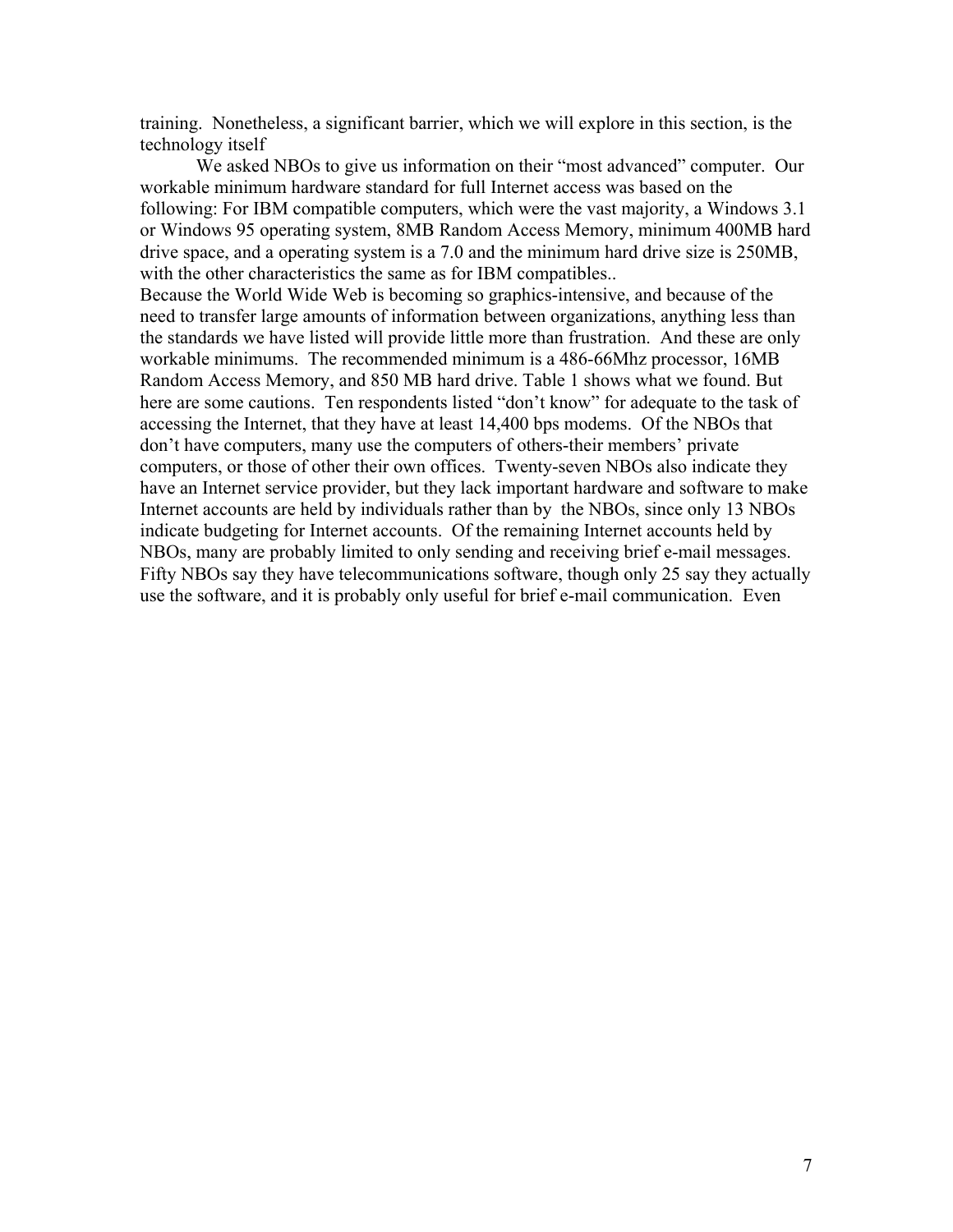

With these cautions, however, it is clear that few NBOs are able to access the Inter net without hardware upgrades. More disturbingly, the smaller less stable NBOs that did not respond to the survey are even less likely to have adequate Internet access.

# *NBOs AND THE INTERNET-HOW MUCH SO FAR?*

How much do NBOs know about what they need? What steps have they been taking to meet their own needs? We asked NBOs how much they had spent on their computer and Internet needs and what the planned to spend. Over the fast four years only 73 NBOs indicated they had purchased computer hardware. Their expenditures average out to \$3,200 per organization-a figure inflated because of a few large expenditures of \$20,000to establish community computing centers. Only 21 spent funds on computer technical assistance. And only 13 purchased Internet access (usually for BBS or e-mail service).

We also asked NBOs about their future computer and Internet budget plans. Only 50 had budgets for new hardware, and only 16 of those were NBOs that had not previously budgeted for hardware. Consequently, only 89 NBOs-less than half-can be expected to have adequate computer capacity through their own budgeting. The situation is similar for training expenditures. Thirty-seven NBOs indicate their future budgets hold funds for computer training, but only 21 of those had not budgeted for training in the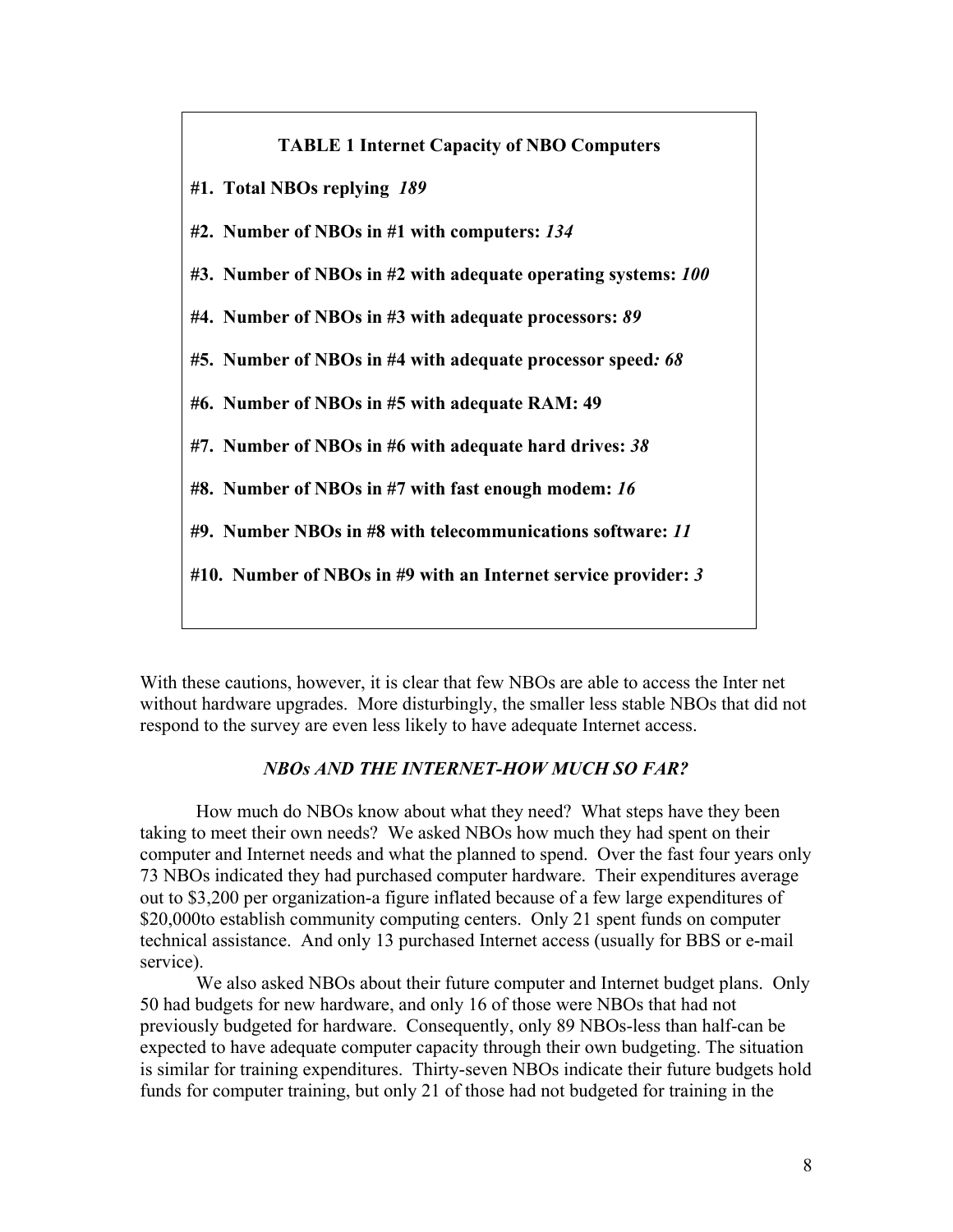past. And while 40 NBOs have future budget plans that included Internet access expenditures, only 24 of those have not previously budgeted for Internet access.

There is another important dimension to the issue of NBO expenditures on computers. We are seeing the development of three groups-the haves, the have a little need mores, and the ones that, have not. And they can be distinguished at least partly by their budgets. For example, of the 72 organizations that neither budgeted for computers in the past nor the future, 57 of them have budgets of \$100,000 or less. Of the 28, organization, that spent money on hardware in the past, and plan to spend more in the future, only 7 have budgets of \$100,000 or less. There is a small group of NBOs, probably less than a quarter of the population that will be Internet active shortly, if they are not already. Another group is limping along, needing various combinations of training, education, Hardware, software, and technical support A third group has difficulty affording stamps and paper, bet alone computer, For them, the development of public access computing sites may be the best option.

#### *WHAT DO NBOs WANT?*

NBOs recognize the importance of the Internet and other advanced computer possibilities, as indicated b their expressed software needs and training needs. Figure 3 showed that the two most popular software needs are telecommunications software and GIS software. Likewise, training in telecommunications software also stands out as a need. Part of the problem of NBO Internet access is an education problem-for some NBOs, all we need to do is inform them of what they need and they can go get it. Others also need folks who can do the legwork. We have talked to a number of NBOs who each month says this is the month they will sign up for Internet access. But they do not have the time to do the research to make the smart decisions. They need people who can advise NBOs on computer needs and solutions, shop for them, fix the bugs and glitches, and slowly help them fend for themselves.

What NBOs really want is to be able to do their work better. We have been told by those directing other projects trying to "get NBOs on the Internet" that we must not let the technology drive the project. The purpose of helping NBOs get Internet access should not be based in the Internet's current popularity, but because Internet access will help NBOs do their work better. In our discussions with Ohio NBOs, we have heard skepticism that learning how in use the Internet is really worth it. So in the next section we ask:

#### *IS THE WEB WORTH IT?*

 Some of the most interesting survey data focuses on what information is most important to the organization and how accessible it is (see Figures1 and 2). Many of these information needs can be met through the Internet. Liberty Net of Philadelphia has the most expansive project in development. They established "Neighborhoods Online" in the summer of 1994(http://libertynet.org/community/phila/natl.html). The project includes a strategy for recruiting and training NBOs and other nonprofits to use the Internet, a WWW site to help groups access the information they are interested in, and a long range plan to link like-minded groups through e-mail (Buck, 1996). VICNET, the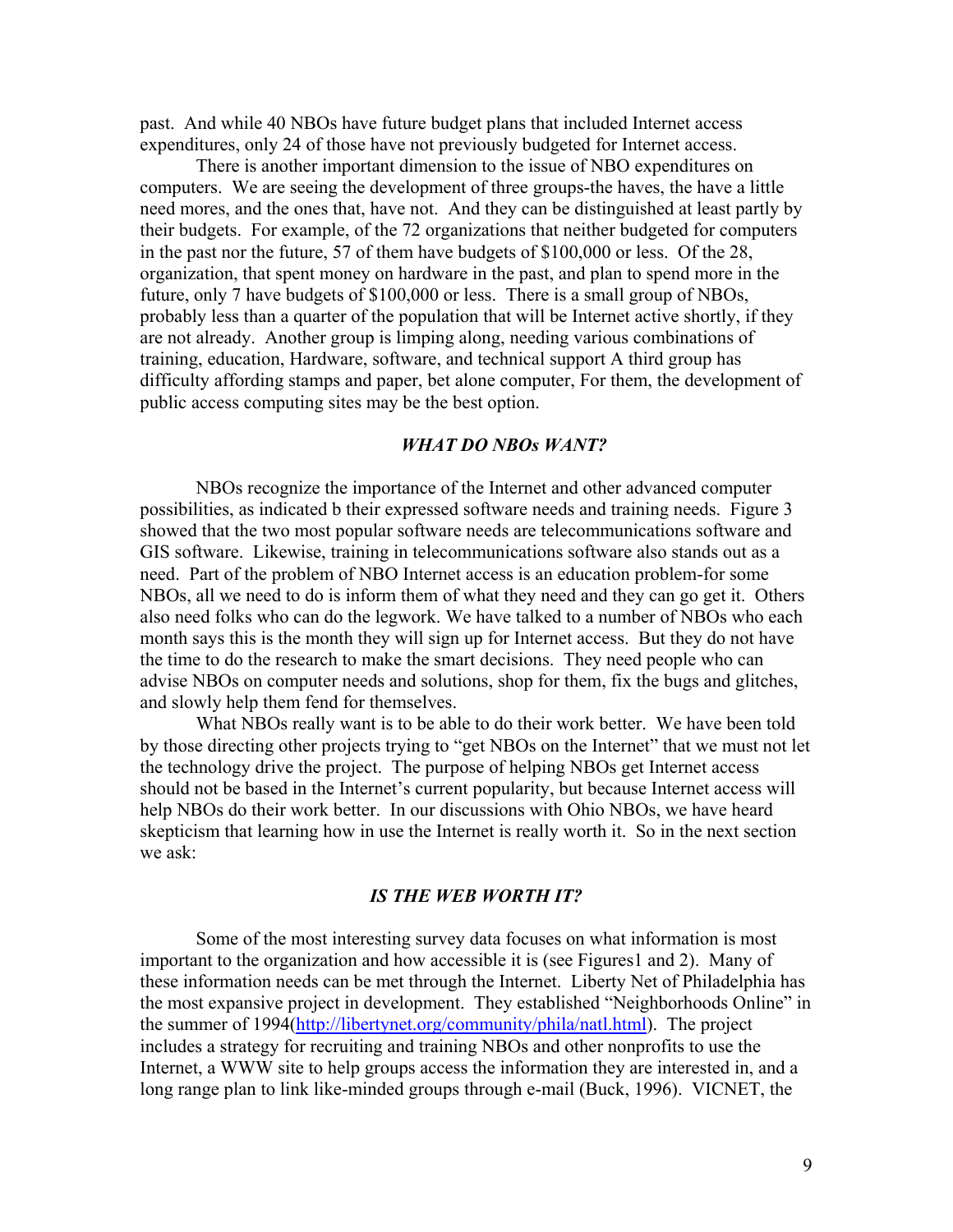community-based network serving the Australian state of Victoria, is also a model of providing service, access, and technical assistance to help community-based groups get and use Internet access (http://www.vicet.net.au).

 Finding information about specific neighborhoods over the Internet is currently not efficient. There is no doubt that obtaining information about a specific neighborhood is best accomplished in that neighborhood. What is available on the Internet is census data. Census information and maps on a national state, city and tract level can be found at the U. S. Census site (http://www.census.gov/). Some cities are developing web pages that include information on zoning laws, garbage pick up, crime statistics and a few are so interactive people can electronically fill out forms concerning zoning violations or criminal activity. The city of Palo Alto has a parking page-everything from where to park to what the fines are for illegal parking. They also include information on alternative transportation, a list of phone numbers of city officials, and a searchable database of business information (http://gatekeeper.city.palo-alto.ca.us:80/palo/city/). Some cities have pages of very specific program information such as the homepage of HUD Homes Seattle (http://www.towercom.com/sthud/) which links to information on HUD homes, bidding procedures, and a list of available properties. Among Ohio cities, Cleveland's Neighborhood Link (http://little.nhlink.net/nhlink/) is the most advanced Web site of this type.

 While gaining information about other NBO information needs some of that information is available on the Web as well, and is linked at the UUNN Web site (http://313.183.70.50/DOCS/UUNN/UUNN.HTM). Other NBOs can be found on Liberty Net, and the National Housing Institutes pages (http://www.nhi.org). The expanding number of "community networks," –allowing people and organizations to link together through the Internet-may also make it easier, and therefore more valuable, for NBOs to communicate with each other (Batteau, 1995; Benton Foundation, 1996; Morino Institute, 1995; Buck, 1996; Cavalini, 1996). Currently, NBOs have to locate each other through their own networks, and then have to telephone, often long distance.

 All NBOs replied that information on relevant laws is important, but half stated the have difficulty accessing this information. Relevant federal laws are the easiest to access on the Internet. There are vast amounts of federal government sites on the WWW but the most useful for NBOs are Thomas and the HUD homepage. Thomas is a searchable database providing complete texts of House and Senate bills (http://thomas.loc.gov). An example of what HUD offers is its link to the Information on Empowerment Zones/Enterprise Communities, which includes an implementation guide, a map of EZ/EC communities and the regulations involved (http://www.ezec.gov). Most NBOs responded that pending legislation is important but access can be difficult. Full text of pending federal legislation can be accessed through Thomas and discussions of these bills can be found on Handsnet through their alerts and forums (http://www.igc.ape.org/hansnet).

 Most NBOs in the survey replied that funding opportunities are important and that access to this information I difficulty. The WWW has lists of foundations, some foundation sited and government sites sporting information on federal grants and programs. The HUS WWW site offers access to most of their programs including information on Community Development Block Grants. The National Telecommunications and Infrastructure Administration homepage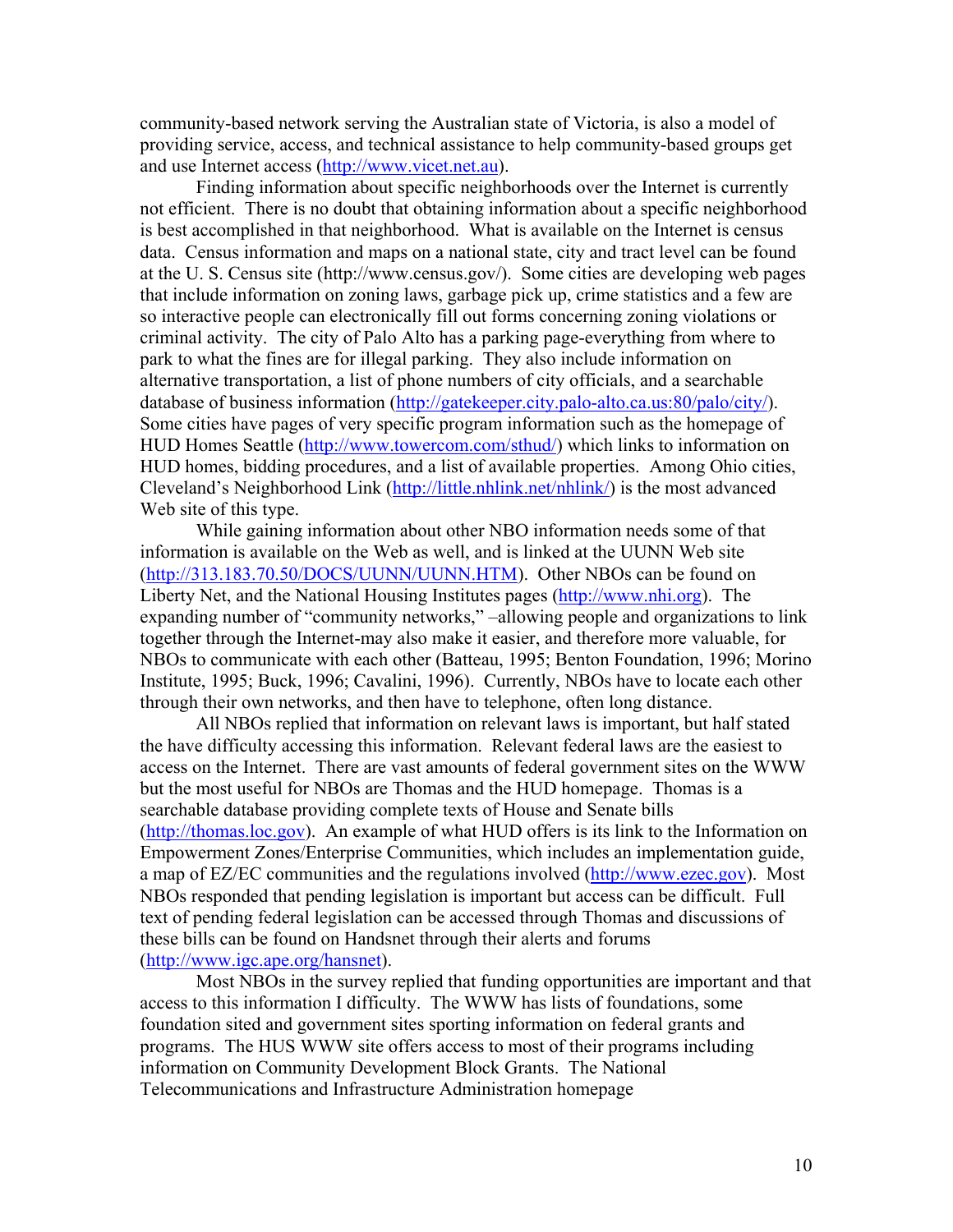(http://www.ntia.doc.gov) offers a link to its funding opportunities. The UUNN web site also provides links to foundation and government funding Web sites.

 NBOs also said that technical assistance information is important. While some NBOs have easy access to such information, others don't. Government technical assistance information can be found on HUD's (1995) Community Connections page (http://www.teleport.com/~mrtom/comcon.hth), through a program to help residents of HUD-housing access the Internet One of the most useful WWW pages on this topic is the Contact Center Network's list of Organizations that Can Help Get You a Computer (http:// www.contact.Org/orgs/cmptr2.htm). The Pratt Institute, famous for their work in community organizing and development, now maintains a Web page as well, with links to technical assistance (http://www.pratt.edu/picced/index.htm).

 The benefits of using the Internet for direct contact with other NBOs should also not be overlooked. The UUNN recently established an Ohio NBO list-serve to help NBOs maintain contact with each other. There are also Internet "chat" programs that allow users to exchange information with each other and get replies immediately. Using the Internet, NBOs can engage in joint projects on a short timeline because one NBO can e-mail a draft grant proposal that will arrive at its destination in minutes rather than days and staff won't have to try to feed 50 pages through a fax machine. Likewise, they can copy grant guidelines right off the Internet, rather than waiting sometimes weeks for them to arrive in the mail.

# *BRINGING NBOs ON-LIME*

 While Internet use a expanding dramatically, we have seen little increase in online access in poor communities. Even with \$21.5 million given out from the Telecommunications and Information Infrastructure Assistance Program (http://www.ntia.doc.gov/otiahome/tiiap/tiiap.htm), a wide gap remains between who gets on the information superhighway and who is kept off. As a consequence, we make four recommendations:

*1. Startup Costs Need Help*: This is the most important issue facing any attempt to reduce the lack of NBO access to the Internet. The overall costs are not enormously high. Only \$50,000 in a single city can move 25 NBOs from no Internet access to Internet access. But for individual NBOs to come up with \$2,00 is difficult. Foundations can chip-in. Local corporations can chip-in. Service providers can chip-in. With the exception of on-line access, these are one-time costs and, if shopped for wisely, will require only modest future expenditures on hardware and software upgrades. It is also important to understand that, while NBOs without staff or offices need access to publicly available Internet-ready computers, NBOs with staff and offices need in-house Internet access. In many cases, staffed NBOs already provide computer capacity to unstaffed NBOs. And if staffed NBOs need to get in their cars to go to a public access site, it is no on the telephone, or driving to the library to look up grants. Public access sites are only an option for those NBOs with no office to house a computer.

*2. Polled Training and Technical Assistance Need to Be Organized and Must Be Convenient:* As we talked with NBO members who have tied the Internet, much of their frustration came from learning the software and coping with the instability of the connections. They have neither the time nor the interest to mess around "tweaking their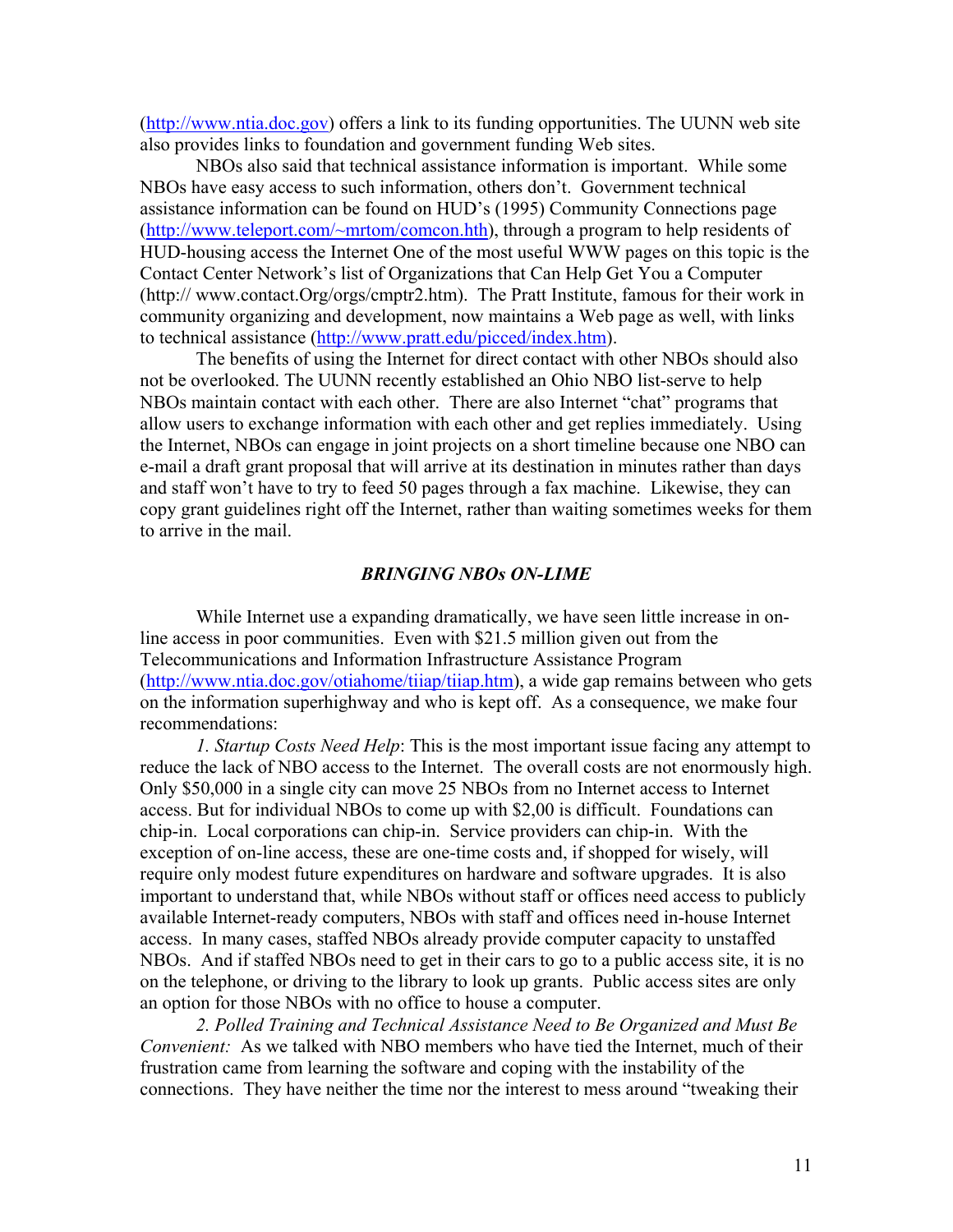system" Thus, each city needs a pool of technical assistance to help NBOs as they become accussessions, on NBO schedules, need to be offered. Our research showed no strong differences across the cities in their preferences for training, so it might be possible to offer multi-city training sessions. However, at a Cincinnati follow-up core group meeting, NBOs emphasized that the biggest obstacles to gaining Internet access was finding the time to get training. Thus, local training sessions might better meet NBO needs. Finally, central locations need to manage Web sites such as the UUNN site, maintain list-serves, and continually update the Web information relevant to currently negotiating with university offices and local Internet access providers to provide some of these services.

 *3. Internet Access Needs to Be Uniformly Available:* We do not know what the future will hold. It is possible that Internet access costs will be comparable to cable TV costs for the time being. It is also possible that, as the competition produced by deregulation of the telecommunications industry slows down, Internet access costs will rise, especially as cities move to high-speed cable rather than dial-up access. Those of us concerned with redressing the inequality of Internet access need to work now to help to contain the costs of Internet access and Web site construction and help NBOs meet those costs. Fully functioning and accessible freenets may be a thin of the past. What freenets still exist is mostly restricted from providing graphical web access, and is limited to a difficult to use text-only browser. There are many organizations, such as the Benton Foundation (1996b), working on this issue, but we are still a long ways from a policy to insure the principle of universal service is followed in providing Internet access. One of our reasons for building a network, then, is to use it to help promote universal access.

*4. Internet Communication Is Not a Substitute for Face-to-Face Communication*: Of this we could not be more certain. NBOs are about building local communities. Whatever we do, we need to recognize that the purpose is to strengthen local communities, not replace them with "cyber hoods." We originally planned to hold our conference reporting the research results by using video-linked simultaneous local conferences in each site. But our NBOs, who emphasize building face-to-face relationships in neighborhoods, balked, and we ended up creating a central conference where NBO members could interact fact to face. Our project this current year is focused on face-to-face meetings in each city to link the UUNN to, (or in some cases, build from scratch), local intranets or other forms of citywide networks. We have found that there is too little infrastructure available to support much traffic on the UUNN listserv or web site. Our belief is that by building local relationships, we can create more local support for a statewide network.

# *UUNN NEXT STEPS*

 With modest funding for this year, the UUNN is attempting to meet some of the needs identified in this research. We will be building a resource directory in each city to identify software and hardware source, Internet service providers, technical assistance providers, and other computer and Internet resources. In addition, we will be working to help more NBOs get on-line, and use the UUNN list server and web site, providing multiple training sessions. Once we have a larger block of NBOs using these services,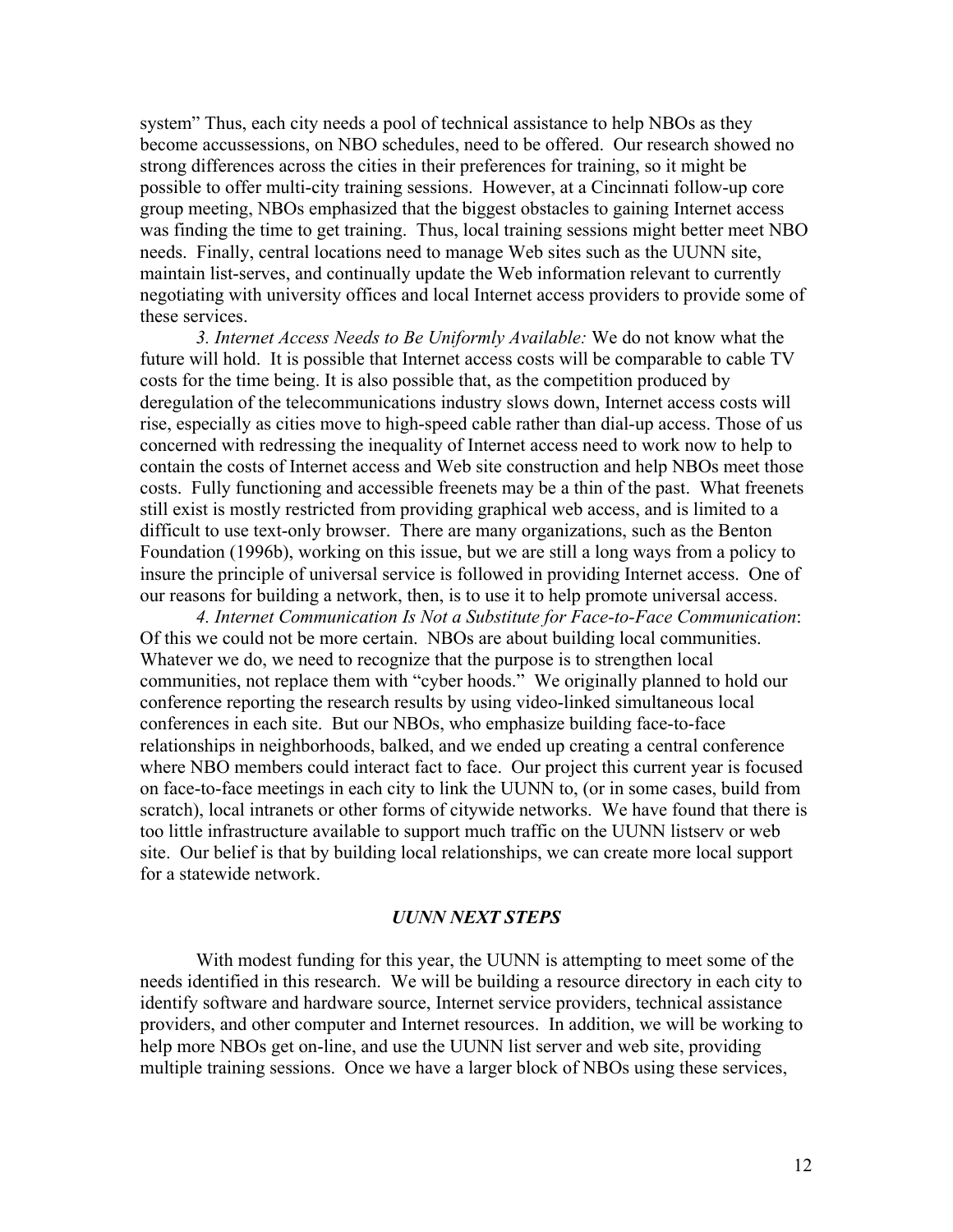we will conduct a participatory evaluation to determine how to best organize the web site and list-server to meet NBO needs most efficiently.

 Finally, as mentioned above, we are connection with efforts to build or maintain local community networks in each city. In cities such as Cleveland, with a string community network, this is mostly a matter of recruiting more NBOs to use local network resources. In cities such as Toledo, our work starts from the beginning, as no community network exists. While this is hard, it is also exciting, as we can build a local community network that has the issues universal access, sensitivity to diverse community needs, the principle of community control, and resources for community organizing and community development, built-in. It is also through strong local networks that we will be better able to meet the software, hardware, training, and technical assistance needs of NBOs and other users. A strong local community network can meet those needs through networks, linking many more NBOs than we have been able to so far.

# **AUTHOR NOTE**

The Urban university and Neighborhood Network (UUNN) is a network of university-based researchers and neighborhood-based organizations in Akron, Cincinnati, Cleveland, Columbus, Dayton, Toledo and Youngstown. The UUNN is coordinated through the University of Toledo Urban Affairs Center and was funded by a \$69,800 grant from the State of Ohio Urban University Program for 1995-96 and a \$28,160 grant for 1996-97. This paper is a shortened version of the UUNN research report of the same title available at http://313.183.70.50/docs/uunn/uunn.ht.

This research was designed and carried out by over 50 members of the UUNN, particularly Delores Crawford, Phyllis Green, Marka Fields, Golden Jackson, Susan Brooks, Robert Kleidinan, Teralynn Miskella, Phil Star, Charles Ellison, Ken Bloom, R. H. Harrill, and Gail Gordon Sommers. UUNN members also reviewed a draft of the final research report.

#### **REFERENCES**

- Anderson, Robert H., Bikson, Tora K., Law, Sally Ann, and Mitchell, Bridges M. 1995. "Universal Access to E-Mail: Feasibility and Societal Implications Rand." Can be found at http://www.rand.org/publications/MR/MR650/index.html.
- Battea, Allen W. 1995. "The Social Architecture of Community Computing." Can be found at http://www.benton.org/Policy/Uniserv/.
- Benton Foundation. 1996a. "Linking Up Villages: Small-Scale Computer Networking." Can be found at http://www.Benton.org/Practice/Best/Features/linking.html.
- Benton Foundation. 1996b. "Universal Service and the Information Superhighway." Can be found at http://www.Benton.org/Policy/Uniserv/.
- Buck, Karen. 1996. Community Organizing and the Internet. *"The Neighborhood Works."* March/ April
- Cavallini, Andy. 1996. "Community nets: The next generation" *Computer* 29(2): 92-93.
- Marino Institute. 1995. "Doors of Opportunity for Local Communities: An Overview and Framework for the Directory of Public Access Networks." Can be found at http://www.morino.org/pandintr.html.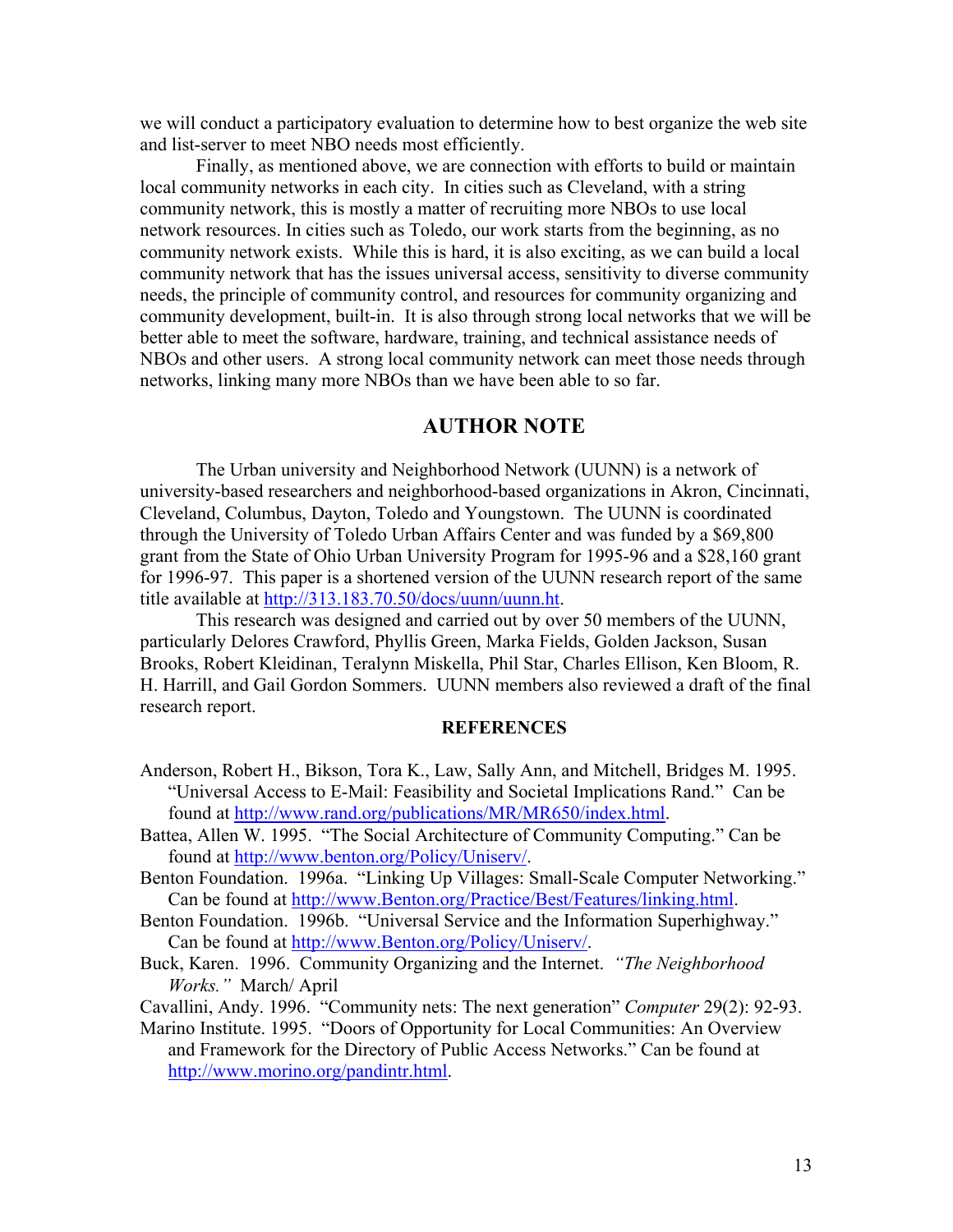- Schneider, Karen. 1996. ""Community Networks: New Frontier, Old Values" *Internet Librarian* 27(1): 96.
- Stoecker, Randy, and Edna Bonacich (eds.). 1996. "Putting Neighborhoods On-Line, Putting Academics In Touch: the Urban University and Neighborhood Network." Presented at the Community Development Society annual meetings, Melbourne, Australia.
- Stoecker, Randy, and Edna Bonacich (eds.). 1992. Participatory Research, Part I, Special Issue of *The American Sociologist* 23(4).
- Stoecker, Randy and Edna Bonacich (eds.). 1993. Participatory Research, Part I, Special Issue of *The American Sociologist* 24(1).
- U.S. Department of Commerce. 1995. "Falling Through the Net: A Survey of the "Have Nots' in Rural and Urban America." Can be found at http://www.ntia.doc.gov/ntiahome/fallingthru.html.
- U.S. Department of Housing and Urban Development. 1996. "Computerized Community Connections-How to Develop Computerized Learning Centers in HUD Insured and Assisted Housing." Can be found at http://www.hud.gov/nnw/nnwnotic.txt.
- U.s. department of Housing and Urban Development. 1996. "About Neighborhood Networks." Can be found at http://www.hud.gov/nnw/nnwabout.html.
- Working Group Against Information Redlining. 1996. "Redlining' and the Information Superhighway: What it Means and Why You Should Care." Available from OMB Watch, 1742 Connecticut Ave, N.W. Washington, DC 20009-1171.